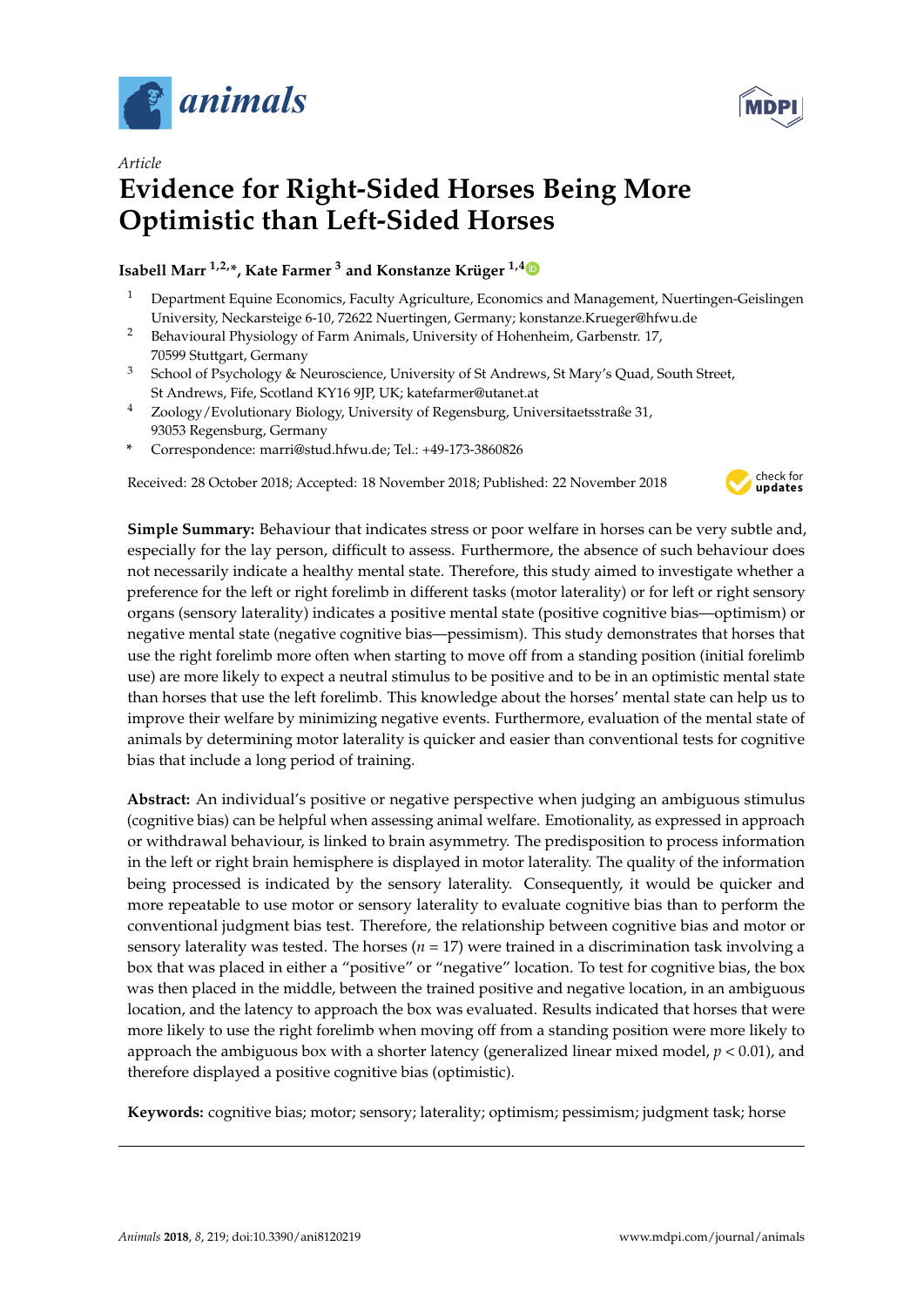# **1. Introduction**

Emotions are closely associated with cognition. Cognition can initiate emotions, and emotions influence cognition, resulting in a cognitive bias [\[1\]](#page-8-0), which leads to an enhanced positive or negative perception or expectation of neutral stimuli. Positive and negative emotions evolved to support the search for valuable resources and to prevent the organism from harm [\[2](#page-8-1)[,3\]](#page-8-2). They are the result of attention, perception, and memory [\[3\]](#page-8-2).

The measurement of cognitive bias can help in the assessment of animal welfare, as the absence of stress parameters does not necessarily indicate a healthy mental state. Unpredictable or unenriched housing has been shown to reduce anticipation of positive events (negative cognitive bias—pessimism) in rats [\[4](#page-8-3)[,5\]](#page-8-4) and starlings [\[6\]](#page-8-5), while the change to enriched housing or release from a stressful situation results in enhanced anticipation of positive events (positive cognitive bias—optimism) in non-human primates [\[7\]](#page-8-6), rats [\[8\]](#page-8-7), sheep [\[9\]](#page-8-8), pigs [\[10\]](#page-8-9), and horses [\[11,](#page-8-10)[12\]](#page-8-11). Specific stereotypic behaviours that are indicators of poor animal welfare are associated with a negative cognitive bias in starlings [\[13\]](#page-8-12) and mice [\[14\]](#page-8-13). The measurement of cognitive bias in animals by conditioning them to discriminate between a positive and negative stimulus is time-consuming and limited by the learning effect relating to the ambiguous stimulus, resulting in low repeatability [\[15\]](#page-9-0). Therefore, other parameters are needed.

Motor and sensory laterality may be such indicators. They describe the preferred use of the left or right forelimbs and sensory organs, respectively. In common marmosets, the perception of an ambiguous stimulus as positive has been associated with right-handedness and the perception of an ambiguous stimulus as negative or threatening with left-handedness when picking up food in a relaxed situation [\[16\]](#page-9-1). This indicates a link between cognitive bias and motor laterality. The limbs and sensory organs (with the exception of the olfactory organs) are connected to the contralateral brain hemisphere [\[17\]](#page-9-2). The right brain hemisphere mainly controls withdrawal behaviour and responses to stress, novelty, social interactions, and predators, and is connected to the left side, whereas the left hemisphere is generally responsible for categorization of stimuli, routine situations, and approach behaviour and is connected to the right side [\[18](#page-9-3)[–23\]](#page-9-4). The observation of motor laterality indicates the predisposition to process information in the left or right brain hemisphere [\[16\]](#page-9-1). Therefore, motor laterality may be an indicator for cognitive bias when neutral stimuli are presented. Individuals that prefer the left forelimb may have a more pessimistic outlook and treat an ambiguous stimulus as threatening, and individuals that prefer the right forelimb may have a more optimistic outlook and treat the ambiguous stimulus as positive. Sensory laterality is an indicator for brain specialization of perceptual functions [\[24\]](#page-9-5) and is more flexible, changes faster, and more situation-related than motor laterality [\[25\]](#page-9-6). Therefore, it may be a better predictor for cognitive bias, as it better displays the spontaneous reaction to a novel, ambiguous object and indicates the hemisphere that was used first to process the incoming information, according to the individual's positive or negative expectations.

Horses (*Equus caballus*) display motor and sensory laterality depending on their breed [\[20\]](#page-9-7), age [\[26\]](#page-9-8), social interaction [\[23\]](#page-9-4), stress load [\[25\]](#page-9-6), emotionality [\[27,](#page-9-9)[28\]](#page-9-10), and the type of incoming or processed information [\[29\]](#page-9-11). The strength of motor laterality may also depend on conformation characteristics [\[30\]](#page-9-12). Both sensory and motor laterality are easy to assess: motor laterality can be observed while the horse is grazing on pasture or eating hay, and sensory laterality can be tested in a novel object test. Furthermore, horses' laterally positioned eyes and ears facilitate the evaluation of sensory laterality.

The traditional measurement of cognitive bias is restricted due to a learning effect that has been demonstrated in sheep which show significantly fewer approaches to an ambiguous stimulus in repeated tests [\[15\]](#page-9-0). In comparison, the assessment of laterality is not restricted and is less time consuming. Therefore, the aim of the study was to test whether motor and/or sensory laterality is related to cognitive bias. Seventeen horses were trained in a discrimination task to test for cognitive bias using laterality as the parameter. As different methods of measuring motor laterality have been shown not to correlate in their results for preferred forelimb use in horses [\[22\]](#page-9-13), three different methods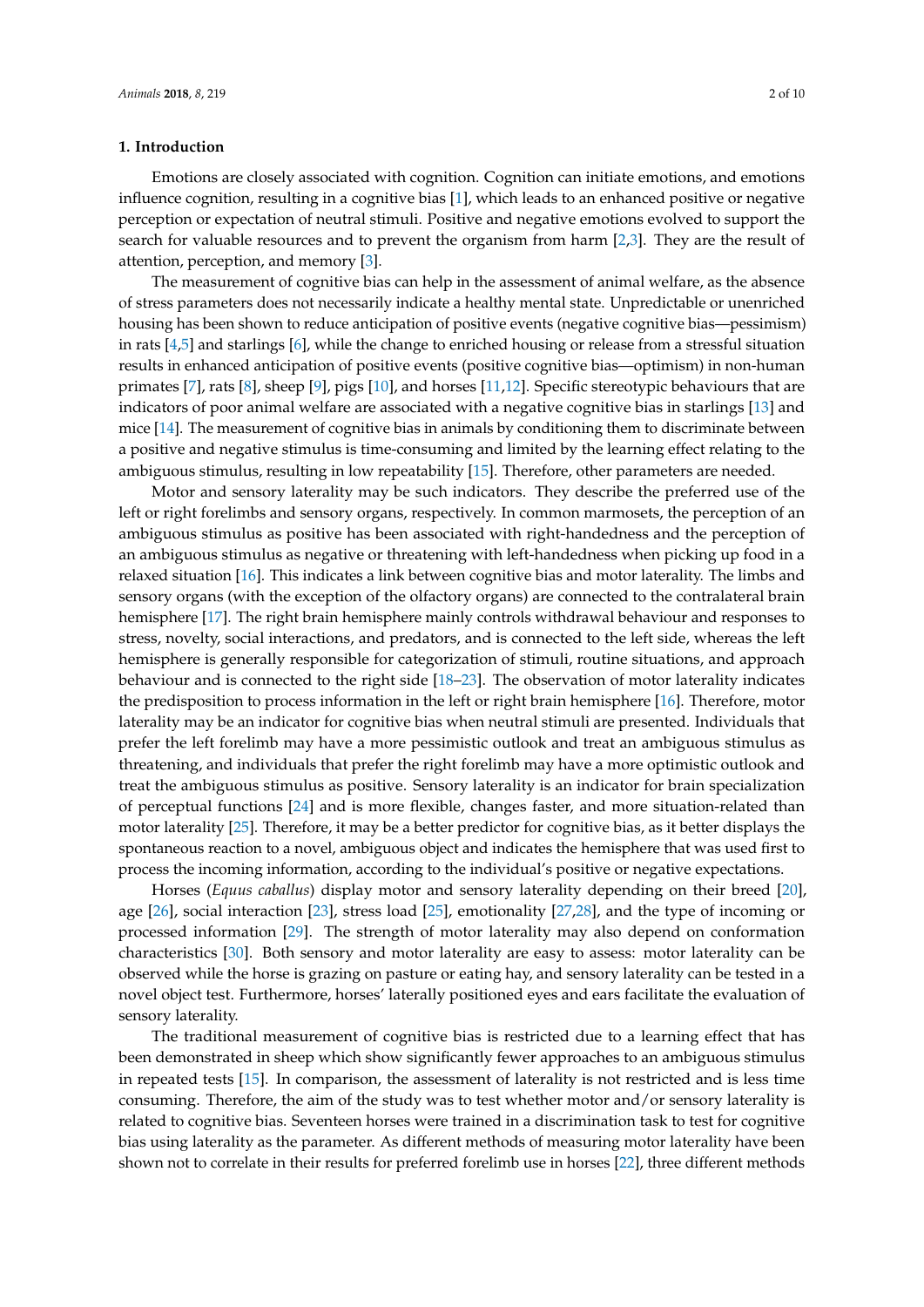were implemented and compared (forelimb position in a relaxed situation, forelimb position in a task-related situation, and the initial forelimb used when starting to move).

The following questions were addressed: Which measurement of laterality correlates with cognitive bias, and does right-sidedness indicate a positive cognitive bias?

### **2. Materials and Methods**

#### *2.1. Animals and Location*

The study was conducted during winter and spring 2017/2018 with 17 domestic horses at three different facilities (facility 1:  $N = 5$ ; facility 2:  $N = 4$ ; facility 3:  $N = 8$ ) in Nuertingen, Germany. There were ten geldings and seven mares of different types: warmblood ( $N = 10$ ), pony ( $N = 6$ ), and thoroughbred ( $N = 1$ ). As motor laterality starts to increase at two years of age [ $26$ ], subjects aged three to 26 years (with a median of 13 years) were tested. We assumed the subjects would include a broad range of left-sided, right-sided, and ambilateral horses. The horses were housed either in group housing ( $N = 8$ , five horses at facility 1 and three at facility 3), or in individual boxes with access to paddocks at any time, pasture, and contact with conspecifics  $(N = 9)$ , four horses at facility 2 and five at facility 3). The horses' individual needs for roughage and supplementary feed were covered. All horses were in healthy condition (no lameness, no acute illness) and had been familiar with general handling from the ground for at least one year. They were either unridden, trained only from the ground, or ridden for a maximum of one hour per day.

#### *2.2. Experimental Procedure*

The training and testing of cognitive bias was adapted from previous cognitive bias studies on horses [\[11,](#page-8-10)[12\]](#page-8-11). The horses were habituated to the experimental box and learned to discriminate two locations: (a) with a reward ("positive location") and (b) with no reward ("negative location"). Afterwards they were tested for their expectations of a positive event [\[31\]](#page-9-14) when confronted with an a third location ("ambiguous location"). In the following three days of training and testing, the motor laterality of each horse was observed and the sensory laterality was calculated from a novel object test.

#### *2.3. Cognitive Bias Test*

### 2.3.1. Apparatus and Test Arena for Cognitive Bias

A wooden box with a lid was used (30 cm  $\times$  30 cm  $\times$  22 cm) and magnets held the lid shut. The horses could open the box by pushing the lid with their muzzles, and in the case of the positive location, they would then be able to eat the carrot inside. The lid could be locked by inserting a stick underneath it, which prevented the horse from opening the box and reaching the carrot inside. The box always contained a carrot, but it was set up to be openable at the positive location and to remain locked at the negative and ambiguous locations. The experiment was carried out either in an indoor or outdoor riding arena, in a fenced area of  $20 \times 20$  m. The box was placed 4 m to the left or right of the midline and 10 m from a starting line, so that the horses had to walk 10 m to each location (right, middle, left). The starting line was marked with two poles laid on the ground to the left and right and a space of 1.5 m (start point) between them for the horses to walk through. All trials were recorded with a camera (Panasonic Lumix DMC-TZ8, Panasonic Marketing Europe GmbH, Wiesbaden, Germany) behind a cover, in direct line with the starting point and the ambiguous location.

#### 2.3.2. Habituation, Habituation Area, and Training

The habituation of the horses to the experimental box was conducted separately for each horse either in the individual's own paddock for the horses living in paddock boxes, or in the grooming area for those in group housing. First, the horse was allowed to eat pieces of carrot from the box with the lid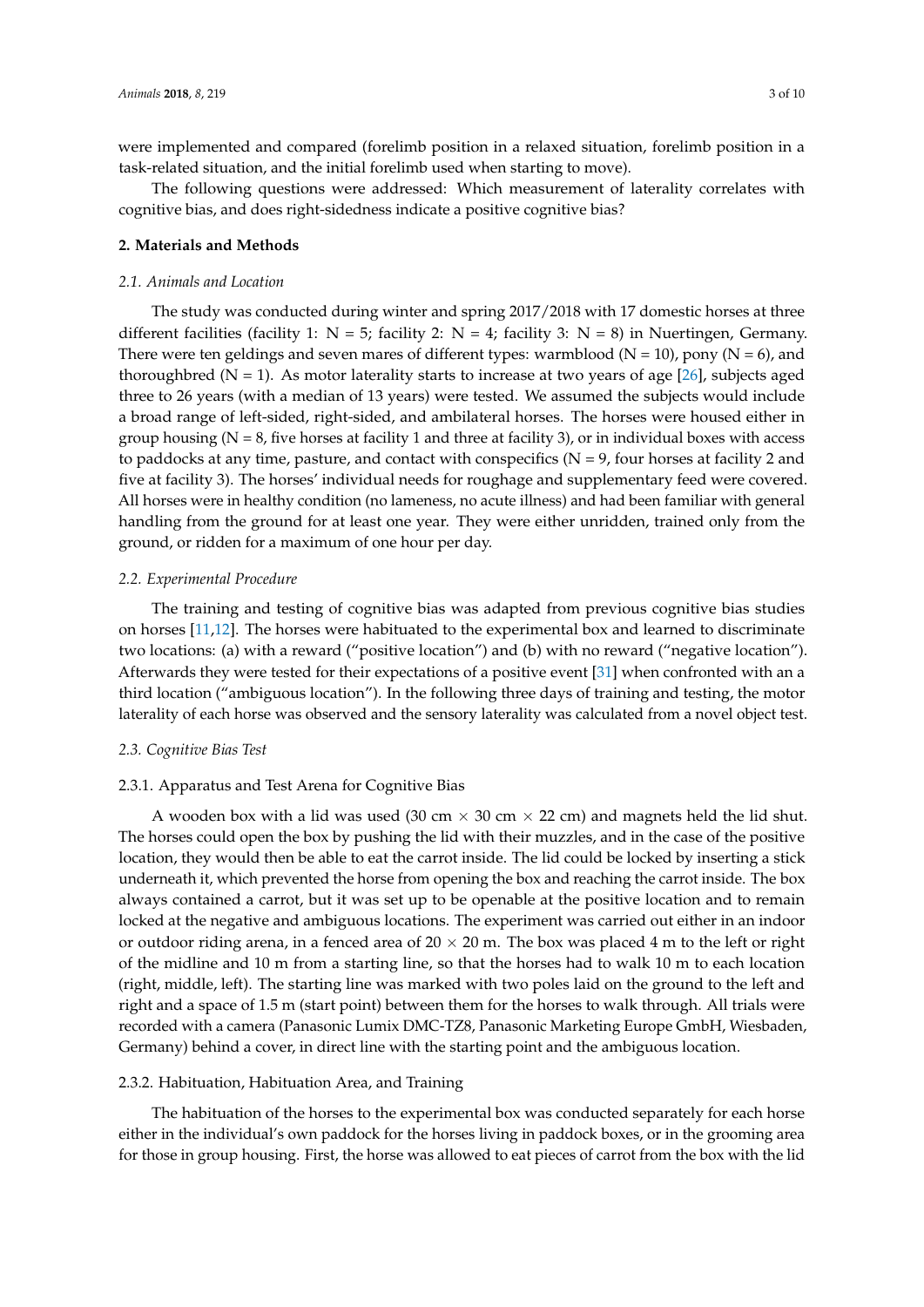open. Then, in the training phase, a carrot was placed in the box and the lid was closed. The training criterion was reached when the horse opened the box and ate the carrot three times consecutively.

There were 10 training sessions, each consisting of six trials: three with the box in a positive and three in a negative location. The locations were in a pseudorandom order with no more than two consecutive trials with the box in the same location, with the exception of the first training session. In the first session, all horses received the same order (two trials positive location, two trials negative location, one trial positive location, one trial negative location). The horses were randomly assigned to have either the positive location on the left ( $N = 8$ ) or on the right ( $N = 9$ ).

At the start of a trial, experimenter 1 led the horse on a halter and lead rope to the starting point, where it was stopped at a 90° angle to the start line with its forelimbs on the starting line. Experimenter 1 then turned her back to the experimental setup, removed the lead rope from the horse's halter, and stood still. When the horse was free to move it was allowed 60 s to approach the box. If the horse did not approach the positive location, open the box, and eat the carrot within 60 s on the first training day, experimenter 1 led the horse to the box and allowed it to open the box and eat the carrot. If the horse did not approach the negative location within 60 s on the first training day, experimenter 1 led the horse to the box and allowed it to investigate the box for about 5 s. After each trial, experimenter 1 caught the horse, led it back to the starting line, and held it facing away from the experimental set up. Then, experimenter 2 walked to the box and refilled it with a carrot if necessary, and/or relocated it (according the pseudorandom order for each horse), before the next trial started. Experimenter 2 also recorded all trials with the camera.

# 2.3.3. Test

Before the horses were confronted with the box in the ambiguous location (i.e., in the middle, between the positive and negative location) they were confronted once with the positive and the negative location of the box for repetition, and randomly assigned to either positive  $(N = 6)$  or negative  $(N = 11)$  location first. To test the cognitive bias, the box was locked and placed in the ambiguous location. When the horses approached the ambiguous location, we observed the latency of the approach and for how long the horses investigated and tried to open the box within the 60 s. To avoid habituation and learning effects [\[15](#page-9-0)[,32\]](#page-9-15), the horses were tested only once with the ambiguous location and the horses' spontaneous reactions were recorded.

# 2.3.4. Analysis of the Horses' Performance

The analyses were based on the video recordings. To establish whether the horses learned to discriminate between the positive and the negative locations in the training trials, latencies were measured from the time of removal of the lead rope at the starting position until the first contact with the box. If the horse did not approach the box within the 60 s, a latency of 60 s was recorded. The horse was considered to have learned to discriminate between the negative and the positive locations when the latency to approach the positive location was significantly shorter than for the negative location in training sessions 8 to 10. When testing the horses' approach to the ambiguous location, the latency was measured in the same way as for the training. For horses that approached the ambiguous box within the 60 s, we observed how long they investigated the box (total time the horse was in contact with the box, i.e., nose, muzzle, hoof). Those that approached the box were categorized as optimistic and those who did not approach the box were categorized as pessimistic.

#### *2.4. Laterality*

#### <span id="page-3-0"></span>2.4.1. Motor Laterality

Motor laterality was assessed independently in three different ways. Firstly, we measured motor laterality in a relaxed situation [\[21\]](#page-9-16) and termed it "relaxed forelimb position". We observed how often the left or right forelimb was placed in front while eating hay in the box and/or grazing on pasture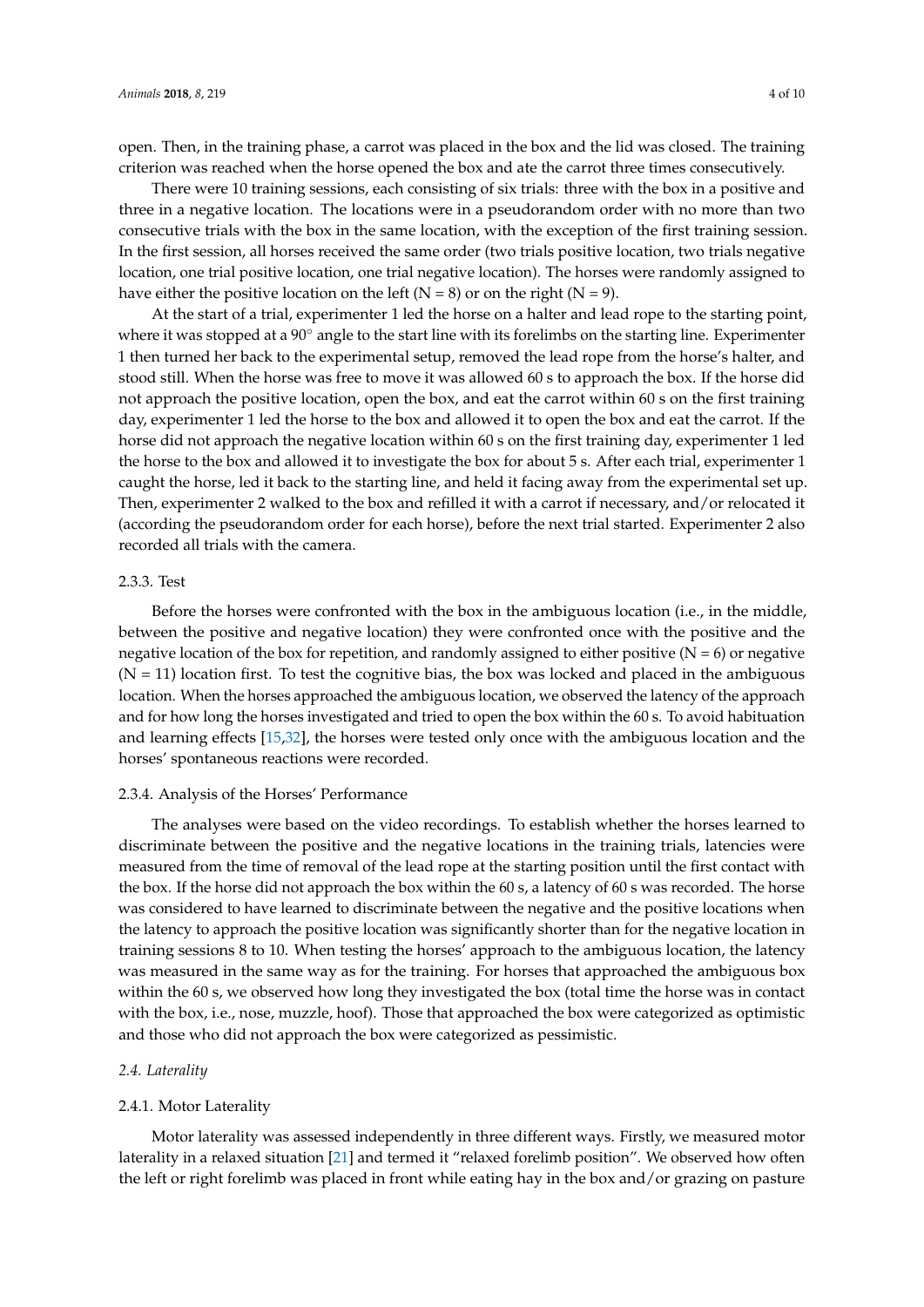A second motor laterality measurement (termed "initial forelimb use") was taken from the video recordings of the cognitive bias training. We observed which forelimb was used by each horse when it moved off from the starting point [\[33\]](#page-9-17). This yielded a maximum of 60 observations and a minimum of 53 for each horse, depending on how many times they moved away from the start point.

A third motor laterality evaluation was measured (termed "task-related forelimb position"), again from video recordings of the cognitive bias training. We observed which forelimb was initially placed in front or whether horses stood ambilaterally while opening or investigating the box. A lateral position was documented when one of the front feet was one hoof length or more in front of the other, otherwise an ambilateral forelimb position was documented [\[30\]](#page-9-12). This yielded a maximum of 56 observations and a minimum of 45 observations for each horse, depending on the number of times they ate from or investigated the box.

Laterality indices (LIs) were calculated separately for all three measurements and for each horse [\[21](#page-9-16)[,34\]](#page-9-18). The formula LI =  $(R - L)/(R + L)$  was used for the initial forelimb use and the formula  $LI = (R - L)/(R + L + A)$  was used for relaxed forelimb position and task-related forelimb position. R describes the number of observations of right forelimb use, L the number of observations of left forelimb use, and A the ambilateral use of both forelimbs. A positive LI indicates a preference for the right forelimb and a negative LI indicates a preference for the left forelimb.

### 2.4.2. Sensory Laterality

Sensory laterality was observed by ad libitum sampling for each horse during a novel object test, conducted either in its paddock or in the grooming area, following the cognitive bias tests. Novel objects were placed individually one to two meters in front of the horse and the side of the head initially used to investigate the object (left, right, or ambilateral) was observed. Lateral sensory organ use was counted when the horse approached the object with a divergence of more than  $5^{\circ}$  from a straight line (i.e., from a  $90^\circ$  positioning to the object), turned the head more than  $5^\circ$  when inspecting the object, or clearly touched the object with a specific side of the head for inspection with the eye, nose, or ear. The horses were confronted with a total of nine objects in a random order over three days. The objects were a yellow/black (random pattern) cone, a ball, a plastic bottle filled with water, a folded blue plastic tarpaulin, a yellow swimming noodle, a coloured tube, a box with white and red striped barrier tape, a piece of white polystyrene, and a folded silver windscreen cover (all sized 20 cm to 70 cm in height). A laterality index (LI) was calculated as described for the relaxed forelimb position and task-related forelimb position (see Section [2.4.1.](#page-3-0) Motor laterality) using the following formula:  $LI = (R - L)/(R + L + A).$ 

### *2.5. Inter-Observer Reliability*

Inter-observer reliability was calculated from two observers' analysis of eight horses' latency to approach the box (training: Spearman's rho = 0.95, and testing: Spearman's rho = 0.98), of the three measurements of motor laterality (when grazing/hay eating (relaxed forelimb position): Spearman's rho = 0.97, when starting to move off from a standing position (initial forelimb use): Spearman's rho = 0.86, and at the experimental box (task-related forelimb position): Spearman's rho = 0.88), and of the sensory laterality observation (Spearman's rho = 0.97).

#### *2.6. Statistical Analysis*

RStudio (version 0.99.484, Boston, MA, USA) and the package R commander (version 2.2.1) were used for the statistical analysis. Figures were constructed with Microsoft Excel 2010 and the cs-tool of Microsoft Excel (Microsoft Corporation, Washington, DC, USA). As the data were not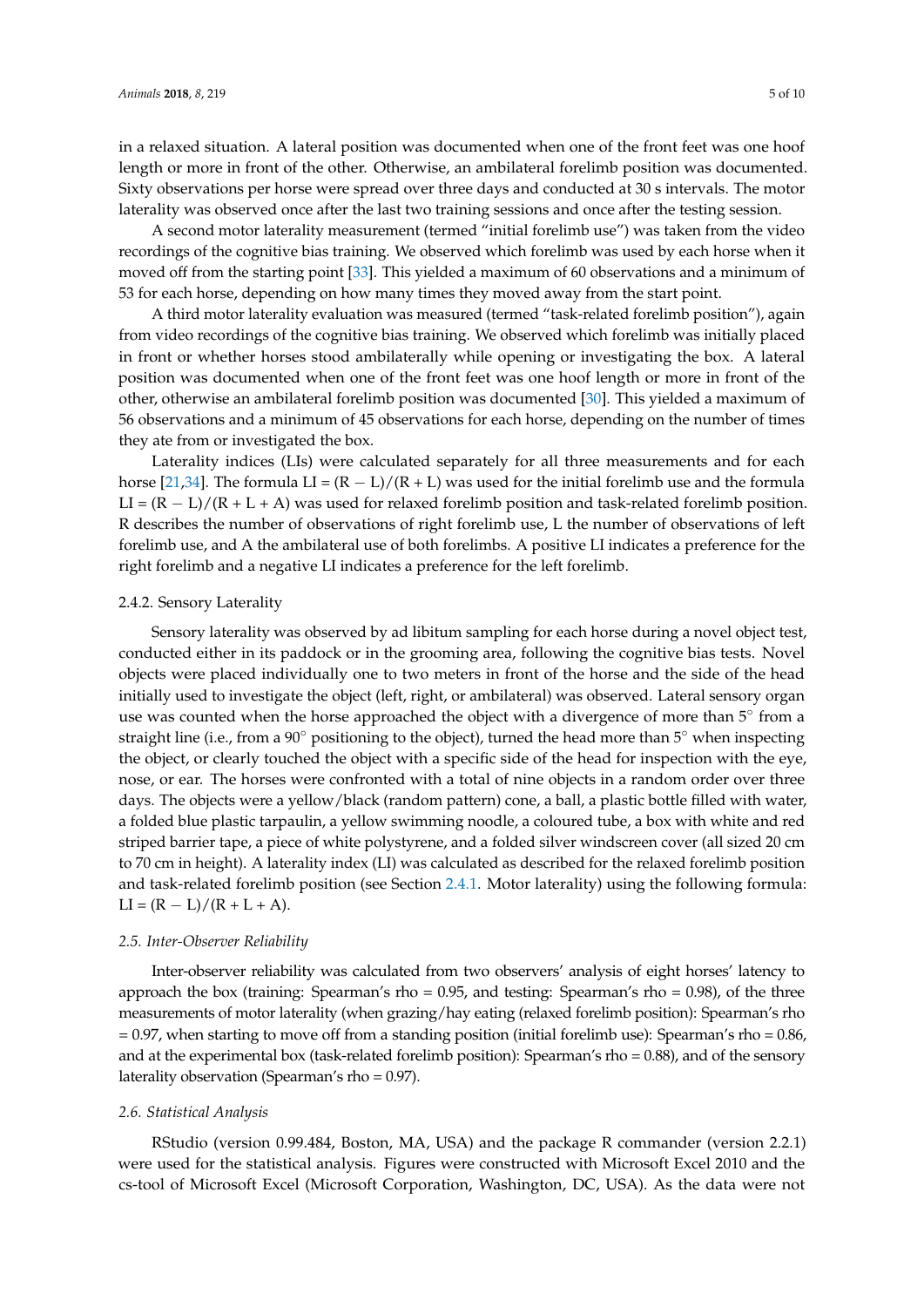normally distributed (Shapiro-Wilk test: most *p* < 0.05), non-parametric tests were used. The Spearman rank correlation was used to test whether the three different measurements of motor laterality were correlated. The Wilcoxon signed rank test for repeated measurement was used to analyse whether the horses learned to discriminate between the positive and the negative locations by comparing the latency to approach the two boxes. A Wilcoxon signed rank test for repeated measurement was used to compare the time spent investigating the ambiguous box with the mean time spent investigating the box at the negative location in the last three training sessions. A generalized linear mixed model (GLMM) with random effects (age, facility, breed, housing, sex) and fixed effects (positive side, last location before testing with ambiguous location) was used to test whether the latency to approach the ambiguous box was affected by the fixed or random factors, i.e., the laterality measurement: formula = latency to approach ambiguous box  $\sim$  positive side + last location before testing with ambiguous location + laterality/(age + facility + breed + housing + sex), family = Gaussian (identity). Non-significant random factors were removed step-wise to simplify the models and to improve the models' goodness of fit only when their deletion did not cause a significant reduction of the models' goodness of fit. The results are presented after model simplifications with the best goodness of fit. The complete full models and the reduced model are presented in the supplementary materials (Results S1). All tests were two-sided. The significance level was set at 0.05.

# **3. Results**

#### *3.1. Correlation between the Three Measurements of Motor Laterality*

No significant correlations between the three measurements of motor laterality (relaxed forelimb position, initial forelimb use, and task-related forelimb position) were found (Spearman  $N = 17$ , all  $p > 0.05$ ). However, there was a weak correlation trend between the relaxed forelimb position and the task-related forelimb position (Spearman  $N = 17$ , rho = 0.42,  $p = 0.09$ ). We therefore proceeded to analyse the test parameters separately for each motor laterality measurement.

#### *3.2. Training Criterion*

All horses reached the training criterion of learning to distinguish between the positive and the negative locations of the feed box; the latency to approach the positive location (median = 8 s) was significantly shorter than the latency to approach the negative location (median  $= 60$  s) in all horses (Wilcoxon test  $N = 9$ ,  $V < 3.5$ ,  $p < 0.05$  for all horses).

#### *3.3. Latency to Approach Ambiguous Box and Laterality*

Horses that were faster to approach the ambiguous box showed a significantly higher laterality index in the initial forelimb use, indicating that they were more right-sided in their forelimb choice when starting to walk (GLMM: ambiguous box ~ initial forelimb use,  $N = 17$ ,  $t = -3.71$ ,  $p = 0.002$ , Figure [1\)](#page-6-0). Furthermore, horses in facility 1 (group housing,  $N = 5$ ) that were quicker to approach the ambiguous box also had a significantly higher sensory laterality index, i.e., they were more lateralized to right sensory organ use (GLMM: ambiguous box  $\sim$  sensory laterality/(facility), N<sub>facility</sub> b = 5, t<sub>facility</sub>  $b = -2.73$ ,  $p_{\text{facility}}$   $b = 0.02$ ).

However, there was no significant relationship between the latency to approach the ambiguous box and the relaxed forelimb position (GLMM: ambiguous box  $\sim$  relaxed forelimb position, N = 17,  $t = 0.38$ ,  $p = 0.71$ ) or the task-related forelimb position (GLMM: ambiguous box  $\sim$  task-related forelimb position,  $N = 17$ ,  $t = -0.82$ ,  $p = 0.42$ ), nor was there any relationship across all facilities between the latency to approach the ambiguous box and the horses' sensory laterality (GLMM: ambiguous box  $\sim$ sensory laterality/(facility),  $N = 17$ ,  $t = 1.00$ ,  $p = 0.34$ ).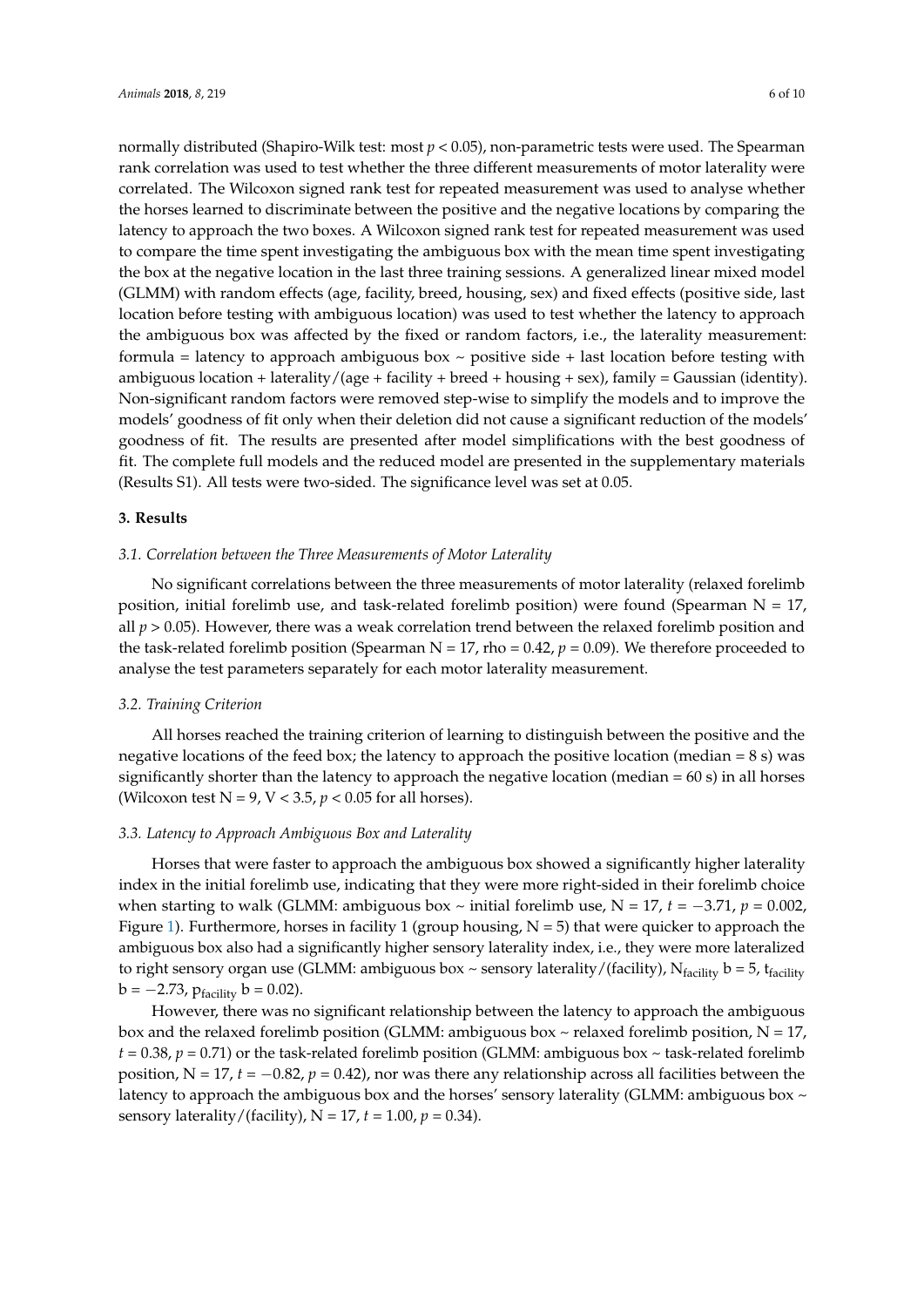<span id="page-6-0"></span>

Figure 1. Mean latency to approach the test box in the ambiguous location compared to the initial forelimb use. Horses with a laterality index of the initial forelimb use lower than 0 (blue) started walking from the starting position more often with the left forelimb, and horses with an index higher than 0 (yellow) started more often with the right forelimb (GLMM: ambiguous box ~ initial forelimb use,  $N = 17$ ,  $t = -3.71$ ,  $p = 0.002$ ). Horses which needed more than 60 s were considered not to have made a spontaneous decision (i.e., three horses: one horse at  $(-0.6, -0.4]$ , one horse at  $(-0.4, -0.2]$ , one horse at (−0.2, 0.0]). The mean latency and the standard error are shown. GLMM: generalized linear mixed model.

# *3.4. Time Spent Investigating the Ambiguous Box 3.4. Time Spent Investigating the Ambiguous Box 3.4. Time Spent Investigating the Ambiguous Box*

<span id="page-6-1"></span>significantly longer than the time spent investigating the negative box during the last three training significantly longer than the time spent investigating the negative box during the last three training sessions (Wilcoxon test *N* = 14, V = 92, *p* = 0.01, Figure 2). sessions (Wilcoxon test N = 14, V = 92, *p* = 0.01, Figure [2\)](#page-6-1). Fourteen horses approached the ambiguous box, and the time spent investigating it was Fourteen horses approached the ambiguous box, and the time spent investigating it was Fourteen norses approached the ambiguous box, and the time spent investigating it was



the horses did not know whether it could be opened) compared with mean time spent investigating the box at the negative location (i.e., the location where the horses knew it was locked) during the last three training sessions ( $N = 14$ ). \* *p* < 0.05. **Figure 2.** Time spent investigating the box at the ambiguous location (i.e., the novel location where **Figure 2.** Time spent investigating the box at the ambiguous location (i.e., the novel location where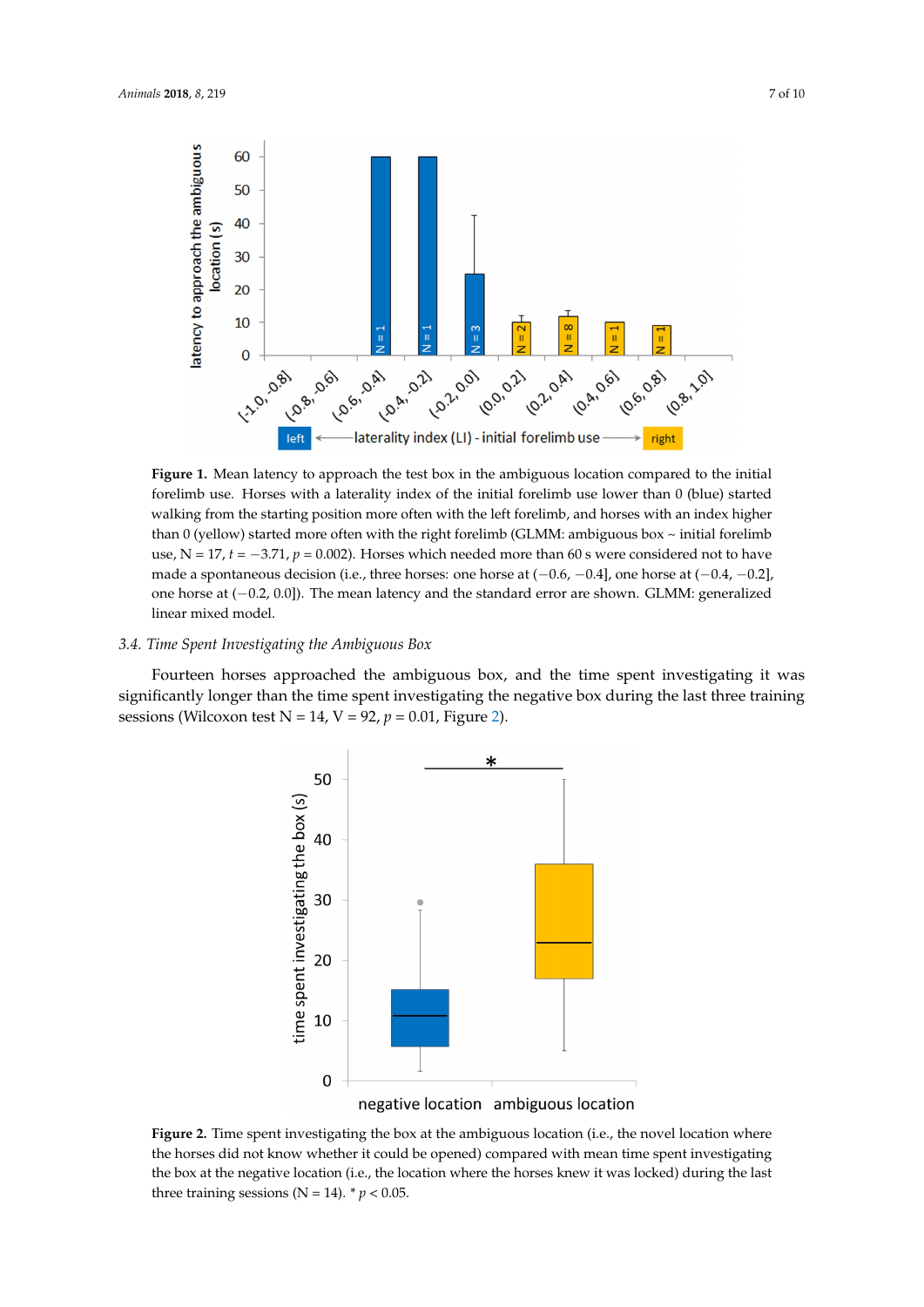# **4. Discussion**

Horses that used the right forelimb more often when starting to move from the starting position (initial forelimb use) were more likely to treat the ambiguous box as positive and to approach it. The horses that approached the box at the ambiguous location seemed to expect an unlocked box that would allow them to eat the carrot inside. They investigated and tried to open the box for significantly longer than when the box was at the negative location, demonstrating an optimistic manner. Therefore, these horses can be considered more optimistic than horses that used the left forelimb more often. The latter hesitated or did not approach the box within the given time of 60 s. In common marmosets, the handedness in a relaxed situation (picking up food) is correlated with a cognitive bias [\[16\]](#page-9-1). In horses, cognitive bias was not related to the relaxed forelimb position or to the task-related forelimb position; it therefore remains debatable whether motor laterality measurement can be compared between species [\[35\]](#page-9-19). In future research on horses, a careful choice should be made on the method used to assess motor laterality, as the three methods of the present study did not correlate, as already demonstrated in other studies [\[22\]](#page-9-13). The forelimb preference seems to be dependent on the task, situation, and the strength of laterality on conformation characteristics [\[30\]](#page-9-12).

Sensory laterality may not be a reliable measure of an overall cognitive bias in horses, as it changes too quickly and is too flexible [\[25\]](#page-9-6). The effect of the facility on the cognitive bias and the sensory laterality may have been a result of management, environment, and/or environmental changes, and these factors require further investigation. Nonetheless, further research is needed to answer the question of whether right-sided sensory laterality predicts a more optimistic manner in horses in general, or whether the strength of sensory laterality predicts the emotionality of a horse, as a preference for left sensory organs has been observed in both positive and negative situations [\[23](#page-9-4)[,28](#page-9-10)[,29\]](#page-9-11).

Cognitive bias testing using a judgment bias test is limited because of the learning effect [\[15\]](#page-9-0) and the time-consuming training procedure; as such, the measurement of initial forelimb use may be a promising method for assessing cognitive bias in horses, and especially in the repeated assessment of cognitive bias. Furthermore, the use of a judgment bias test to test for cognitive bias has limited application in the assessment of animal welfare because the cognitive bias training/testing procedure is a release from the investigated stressful situation. That stress release may result in a positive cognitive bias, even though the stress hormones may still be elevated from the investigated stressful situation (sheep: [\[9\]](#page-8-8), horses: [\[11\]](#page-8-10)). It remains to be seen whether a stress-induced left-shift in motor laterality [\[25\]](#page-9-6) is indicative of the development of a pessimistic cognitive bias, and which type of motor laterality measurement may be a more reliable parameter. In rats, there is a link between vulnerability to stress-induced pessimism and cognitive bias [\[36\]](#page-9-20). Therefore, motor laterality may be a promising indicator not only of the horses' cognitive bias but also of the vulnerability to stress-induced pessimism, and may be helpful in the selective breeding of less stress-prone horses and in improving animal welfare. This needs to be investigated in future research. Another interesting topic for future research would be whether the initial forelimb choice can be manipulated, e.g., by positioning the forelimbs in special relation to each other (standing square, left or right forelimb advanced), as in the present study we did not manipulate or train the horses to stop and stand in a special manner.

#### **5. Conclusions**

A preference for the use of the right forelimb when moving off from a standing position (initial forelimb use) indicates an optimistic manner/positive cognitive bias in horses in specific context and object investigation. There was no relation between the cognitive bias and the other laterality measurements (task-related forelimb position, relaxed forelimb position, sensory laterality). The knowledge of the animals' cognitive bias, and therefore its emotions, can help to improve welfare by enabling negative events to be minimized [\[2\]](#page-8-1), but further research is needed on the accurate measurement of motor laterality.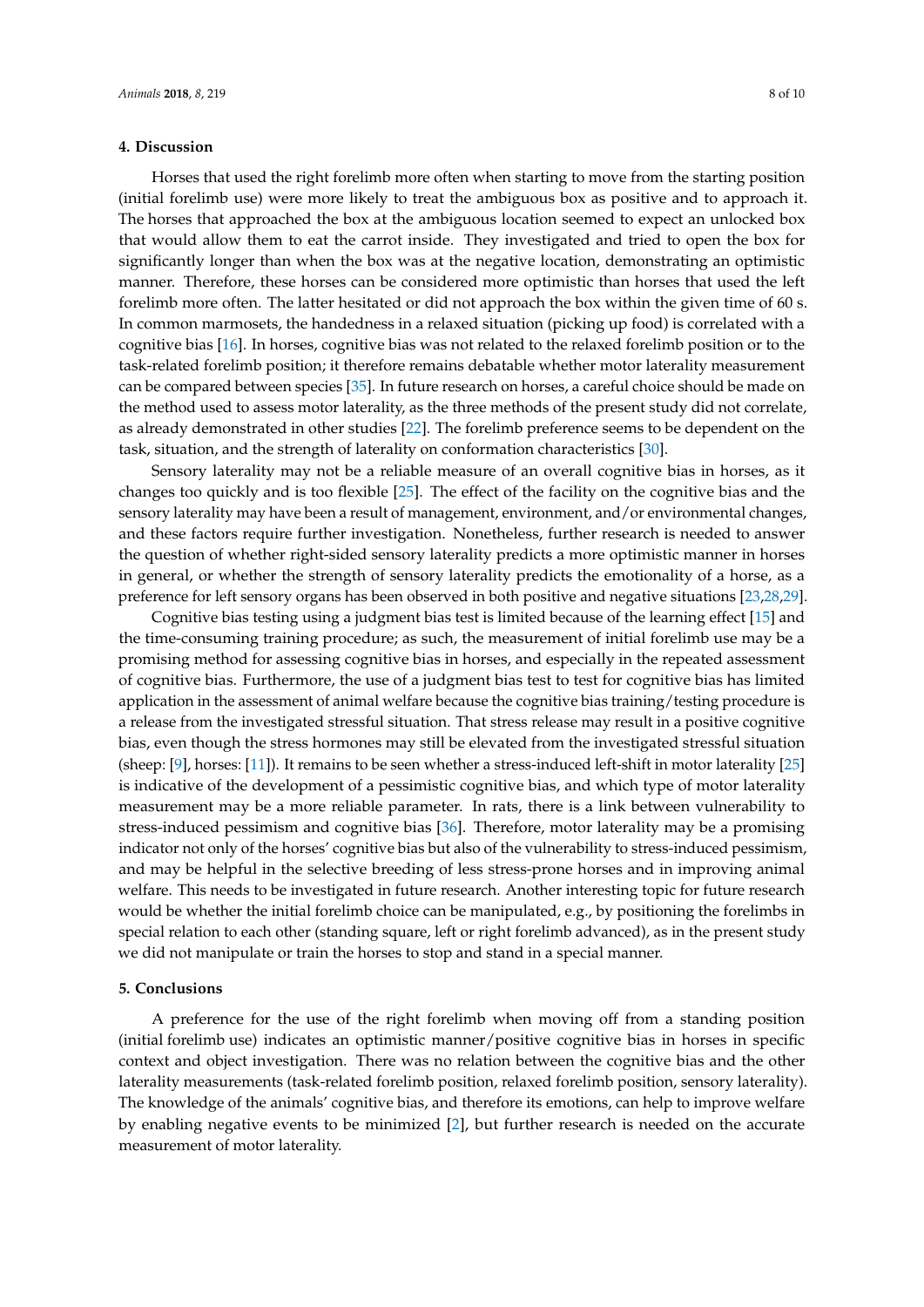**Supplementary Materials:** The following are available online at [http://www.mdpi.com/2076-2615/8/12/219/s1,](http://www.mdpi.com/2076-2615/8/12/219/s1) Results S1: Generalized linear mixed model with random effects (complete and simplified models).

**Author Contributions:** Conceptualization, I.M. and K.K.; Formal analysis, I.M. and K.K.; Investigation, I.M.; Methodology, I.M. and K.K.; Project administration, I.M.; Supervision, K.K.; Visualization, I.M.; Writing—original draft, I.M. and K.F.; Writing—review and editing, K.F. and K.K.

**Funding:** This research received funding from the Ministry of Science, Research and Art (MWK), Baden-Württemberg, Germany.

**Acknowledgments:** We would like to thank the horse owners for providing their horses for this study and for their time, efforts, and cooperation during the experiment; Anna-Lena Horsch for helping with the horse training, testing, and observation in most cases; and all the other students from Nuertingen-Geislingen University that helped to conduct the experiment.

**Conflicts of Interest:** The authors declare no conflict of interest. The funders had no role in the design of the study; in the collection, analyses, or interpretation of data; in the writing of the manuscript, or in the decision to publish the results.

**Ethics Statement:** All of the horse owners offered their horses and their participation in the non-invasive observations and testing procedure. They were informed about the test procedure and the intended publication of the data before the observations and agreed with both the procedure and the publication of the data. The non-invasive observations and testing procedure did not cause the horses any pain, suffering, or damage and was carried out in strict accordance with the recommendations in the German animal welfare law. We obtained oral consent from the animal welfare board of Tübingen, Germany, that no permits were needed for the study observations.

# **References**

- <span id="page-8-0"></span>1. Roelofs, S.; Boleij, H.; Nordquist, R.E.; van der Staay, F.J. Making decisions under ambiguity: Judgment bias tasks for assessing emotional state in animals. *Front. Behav. Neurosci.* **2016**, *10*, 119. [\[CrossRef\]](http://dx.doi.org/10.3389/fnbeh.2016.00119) [\[PubMed\]](http://www.ncbi.nlm.nih.gov/pubmed/27375454)
- <span id="page-8-1"></span>2. Boissy, A.; Manteuffel, G.; Jensen, M.B.; Moe, R.O.; Spruijt, B.; Keeling, L.J.; Winckler, C.; Forkman, B.; Dimitrov, I.; Langbein, J.; et al. Assessment of positive emotions in animals to improve their welfare. *Physiol. Behav.* **2007**, *92*, 375–397. [\[CrossRef\]](http://dx.doi.org/10.1016/j.physbeh.2007.02.003) [\[PubMed\]](http://www.ncbi.nlm.nih.gov/pubmed/17428510)
- <span id="page-8-2"></span>3. Paul, E.S.; Harding, E.J.; Mendl, M. Measuring emotional processes in animals: The utility of a cognitive approach. *Neurosci. Biobehav. Rev.* **2005**, *29*, 469–491. [\[CrossRef\]](http://dx.doi.org/10.1016/j.neubiorev.2005.01.002) [\[PubMed\]](http://www.ncbi.nlm.nih.gov/pubmed/15820551)
- <span id="page-8-3"></span>4. Harding, E.J.; Paul, E.S.; Mendl, M. Cognitive bias and affective state: Animal behaviour. *Nature* **2004**, *427*, 312. [\[CrossRef\]](http://dx.doi.org/10.1038/427312a) [\[PubMed\]](http://www.ncbi.nlm.nih.gov/pubmed/14737158)
- <span id="page-8-4"></span>5. Burman, O.H.P.; Parker, R.; Paul, E.S.; Mendl, M. A spatial judgement task to determine background emotional state in laboratory rats, Rattus norvegicus. *Anim. Behav.* **2008**, *76*, 801–809. [\[CrossRef\]](http://dx.doi.org/10.1016/j.anbehav.2008.02.014)
- <span id="page-8-5"></span>6. Bateson, M.; Matheson, S. Performance on a categorisation task suggests that removal of environmental enrichment induces 'pessimism' in captive European starlings (*Sturnus vulgaris*). *Anim. Welf.* **2007**, *16*, 33–36.
- <span id="page-8-6"></span>7. Bethell, E.; Holmes, A.; Maclarnon, A.; Semple, S. Cognitive bias in a non-human primate: Husbandry procedures influence cognitive indicators of psychological well-being in captive rhesus macaques. *Anim. Welf.* **2012**, *21*, 185–195. [\[CrossRef\]](http://dx.doi.org/10.7120/09627286.21.2.185)
- <span id="page-8-7"></span>8. Brydges, N.M.; Leach, M.; Nicol, K.; Wright, R.; Bateson, M. Environmental enrichment induces optimistic cognitive bias in rats. *Anim. Behav.* **2011**, *81*, 169–175. [\[CrossRef\]](http://dx.doi.org/10.1016/j.anbehav.2010.09.030)
- <span id="page-8-8"></span>9. Doyle, R.E.; Fisher, A.D.; Hinch, G.N.; Boissy, A.; Lee, C. Release from restraint generates a positive judgement bias in sheep. *Appl. Anim. Behav. Sci.* **2010**, *122*, 28–34. [\[CrossRef\]](http://dx.doi.org/10.1016/j.applanim.2009.11.003)
- <span id="page-8-9"></span>10. Douglas, C.; Bateson, M.; Walsh, C.; Bédué, A.; Edwards, S.A. Environmental enrichment induces optimistic cognitive biases in pigs. *Appl. Anim. Behav. Sci.* **2012**, *139*, 65–73. [\[CrossRef\]](http://dx.doi.org/10.1016/j.applanim.2012.02.018)
- <span id="page-8-10"></span>11. Briefer Freymond, S.; Briefer, E.F.; Zollinger, A.; Gindrat-von Allmen, Y.; Wyss, C.; Bachmann, I. Behaviour of horses in a judgment bias test associated with positive or negative reinforcement. *Appl. Anim. Behav. Sci.* **2014**, *158*, 34–45. [\[CrossRef\]](http://dx.doi.org/10.1016/j.applanim.2014.06.006)
- <span id="page-8-11"></span>12. Löckener, S.; Reese, S.; Erhard, M.; Wöhr, A.-C. Pasturing in herds after housing in horseboxes induces a positive cognitive bias in horses. *J. Vet. Behav.* **2016**, *11*, 50–55. [\[CrossRef\]](http://dx.doi.org/10.1016/j.jveb.2015.11.005)
- <span id="page-8-12"></span>13. Brilot, B.O.; Asher, L.; Bateson, M. Stereotyping starlings are more 'pessimistic'. *Anim. Cogn.* **2010**, *13*, 721–731. [\[CrossRef\]](http://dx.doi.org/10.1007/s10071-010-0323-z) [\[PubMed\]](http://www.ncbi.nlm.nih.gov/pubmed/20464439)
- <span id="page-8-13"></span>14. Novak, J.; Bailoo, J.D.; Melotti, L.; Rommen, J.; Würbel, H. An exploration based cognitive bias test for mice: effects of handling method and stereotypic behaviour. *PLoS ONE* **2015**, *10*, e0130718. [\[CrossRef\]](http://dx.doi.org/10.1371/journal.pone.0130718) [\[PubMed\]](http://www.ncbi.nlm.nih.gov/pubmed/26154309)